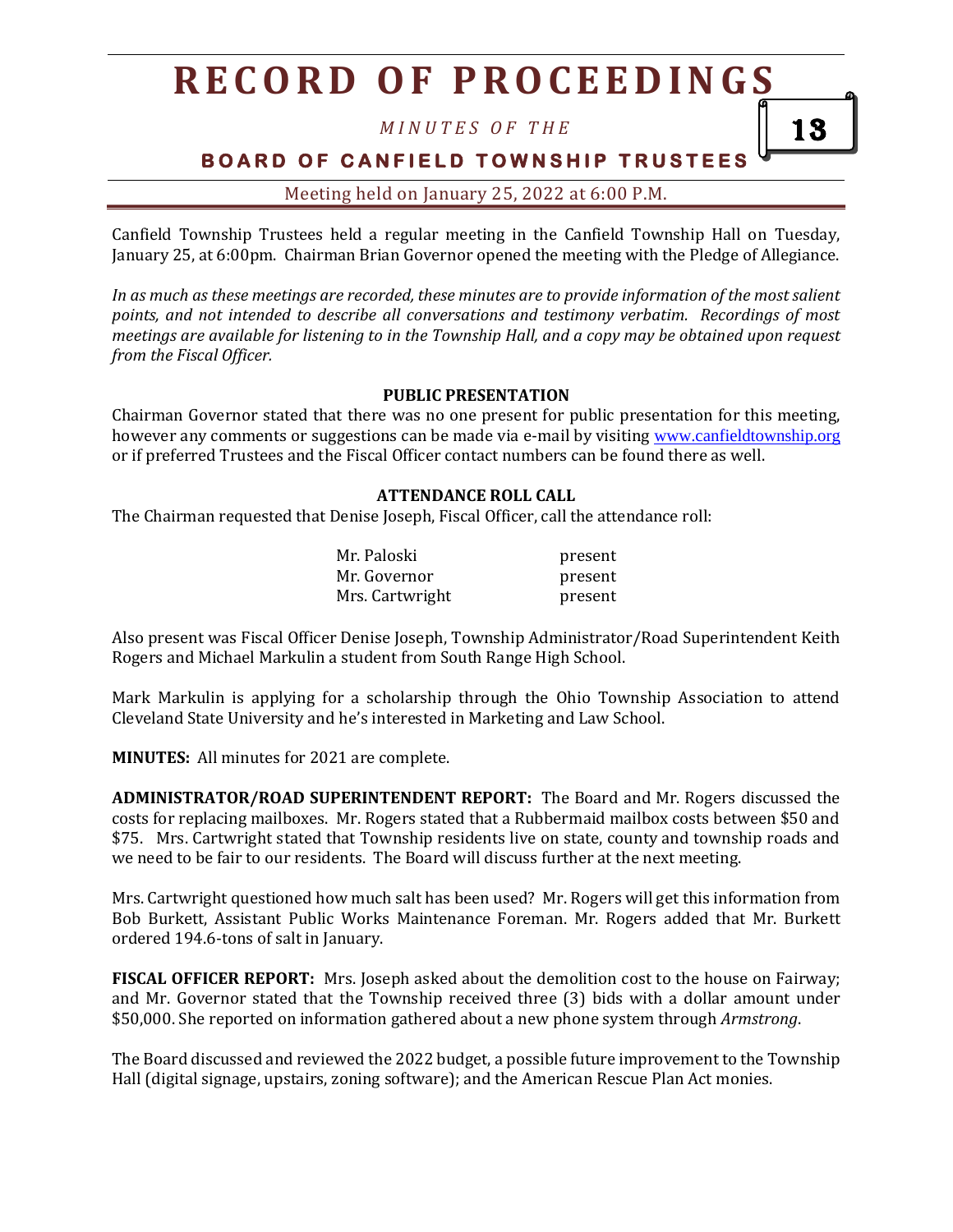14

*M I N U T E S O F T H E*

### **BOARD OF CANFIELD TOWNSHIP TRUSTEES**

Meeting held on January 25, 2022 at 6:00 P.M.

**Discussion:** Mr. Governor stated the letter thanking Cheryl Soyka for her support and decorations at Dean Hill Cemetery is ready for Board signatures; the Beeman letter concerning the Bike Trail will be printed and signed this evening; and the Board will sign the 2021 mileage certification from Mahoning County Engineers stating the Township has 38.557 miles of roadway.

### **NEW/OLD BUSINESS/MOTIONS AND RESOLUTIONS RESOLUTION 2022-01-25-25 RESOLUTION FOR NUISANCE ABATEMENT 4055 Fairway Dr., Canfield, Ohio 44406**

Mrs. Cartwright moved to adopt the following Resolution:

**WHEREAS**, in accordance with Ohio Revised Code 505.86, a board of township trustees, by resolution, may provide for the removal, repair, or securance of buildings or other structures in the township that have been declared insecure, unsafe, or structurally defective by any fire department under contract with the township or by the county building department or other authority responsible under Chapter 3781 of the Revised Code for the enforcement of building regulations or the performance of building inspections in the township, or buildings or other structures that have been declared to be in a condition dangerous to life or health, or unfit for human habitation by the board of health of the general health district of which the township is a part**;** and

**WHEREAS**, information has come before the Board of Trustees concerning the condition of the real property located within the unincorporated territory of Canfield Township at 4055 Fairway Dr., Canfield, Ohio 44406, Permanent Parcel Number 26-067-0-010.00-0, and

**WHEREAS**, the Cardinal Joint Fire District has determined and advised the Board of Trustees that the condition of the property described herein is insecure, unsafe, or structurally defective.

**WHEREAS**, the Board of Trustees has now determined that it is necessary to provide for the removal of the building or structure located at 4055 Fairway Dr., Canfield, Ohio 44406, Permanent Parcel Number 26-067-0-010.00-0.

**THEREFORE, BE IT RESOLVED**, by the Board of Township Trustees of Canfield Township, by authority of Ohio Revised Code Section 505.86, that it is necessary to provide for the removal of the building or structure located at 4055 Fairway Dr., Canfield, Ohio 44406, Permanent Parcel Number 26-067-0-010.00-0;

**BE IT FURTHER RESOLVED,** that the party in interest thereof receive proper notice, at least thirty (30) days prior by certified mail, return receipt requested, and in accordance with Ohio Revised Code Section 505.86, of the intention to remedy said matter through the removal thereof, and the intention to collect the total costs in accordance with the method prescribed in Ohio Revised Code Section 505.86, which includes directing the fiscal officer of the township to certify the total costs, together with a proper description of the of the lands to the county auditor who shall place the costs upon the tax duplicate and will be a lien upon the lands from and after the date of entry. Further, a civil action to recover said costs may be commenced.

**BE IT FURTHER RESOLVED,** that if the party in interest(s) address is unknown and cannot reasonably be obtained, such notice shall be published once in a newspaper of general circulation in the Township.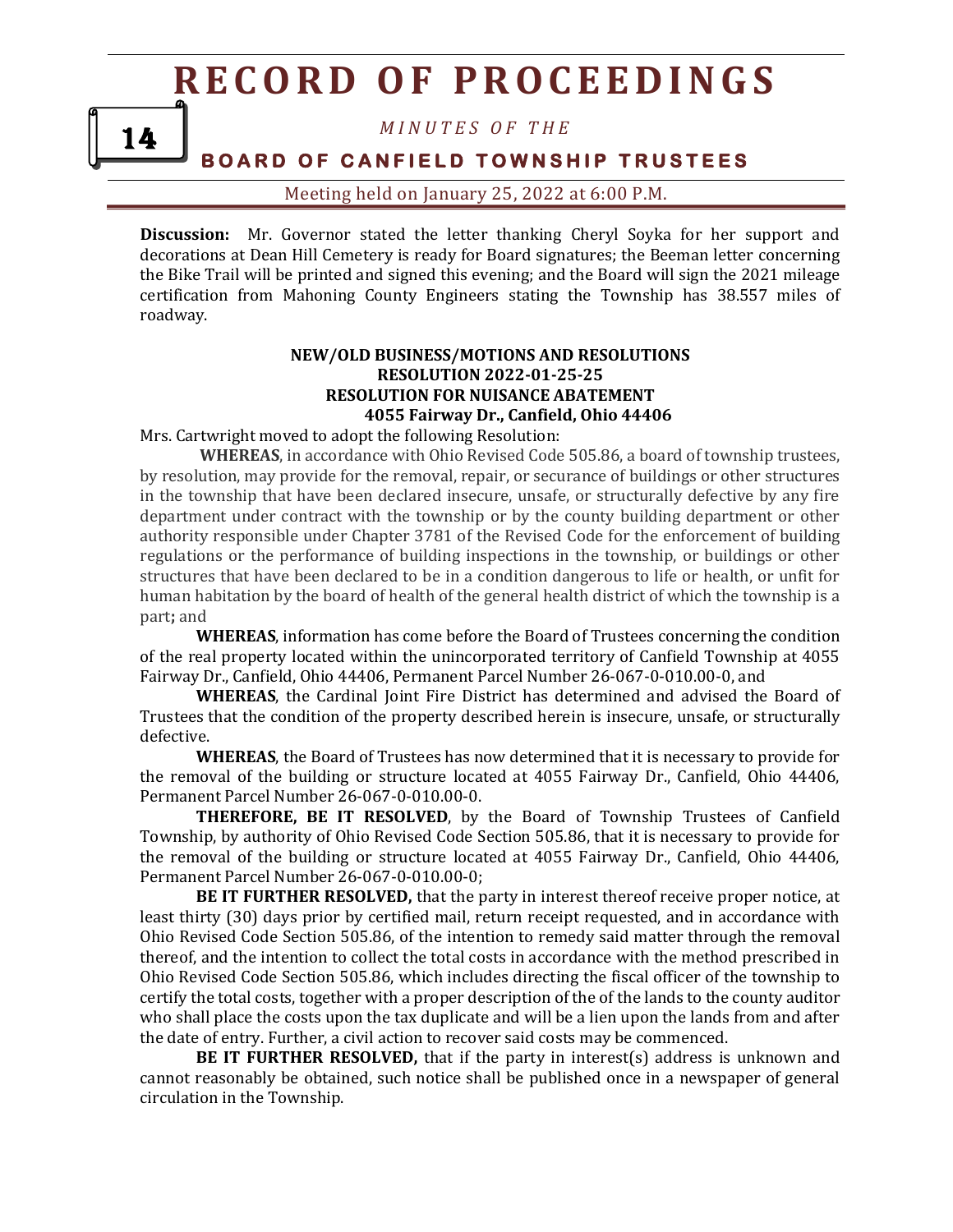*M I N U T E S O F T H E*

**BOARD OF CANFIELD TOWNSHIP TRUSTEES** 

15

Meeting held on January 25, 2022 at 6:00 P.M.

Mr. Governor seconded the motion. Discussion: There are documented violations regarding this property beginning in 2012 including: in-ground swimming pool complaints filed with the Mahoning County Health Department which resulted in the pool being condemned. Every attempt has been taken to contact the owner regarding the condition of the property and necessary actions with the Zoning Department sending approximately 25 letters, both certified and USPS, to at least four different known addresses over the last eight years. Roll Call: Mr. Paloski, yes; Mr. Governor, yes; Mrs. Cartwright, yes. Motion carried 3 to 0 and, thereupon, the votes in favor of the Resolution are recorded and adopted by the Board of Township Trustees of Canfield.

#### **RESOLUTION 2022-01-25-26 Declare Miscellaneous Equipment**

Mr. Governor moved to declare the following inventory as salvage.

### **Computer/Equipment:**

- HP Pavilion G Series laptop X16-96072
- Pace DC60XU Digital transport adapter
- Cyber power surge protector
- 2 Dell speakers

### **Routers**

- My Net N600
- Lnksys 2.4ghz

### **Video Recorders/Camera**

- Panasonic Digital VHS Recorder w/bag and charger
- Vivitar video camera stand
- Pentex camera w/Olympus storage bag, charger extra battery
- Sony camera w/storage bag and charger
- Sony Handycam JDR XC 405 video recorder
- Vivitar video camera stand

### **Phones**

- Perigee desk phone
- Verizon LG slide phone
- Banker's box misc. phone cords

### **Miscellaneous**

- Keurig coffee machine
- 2 adjustable shelves and desk drawer accessories
- 9 window blinds
- 2 green cloth armchairs

Mr. Paloski seconded the motion. Roll Call: Mr. Paloski, yes; Mr. Governor, yes; Mrs. Cartwright, yes. Motioned carried 3 to 0.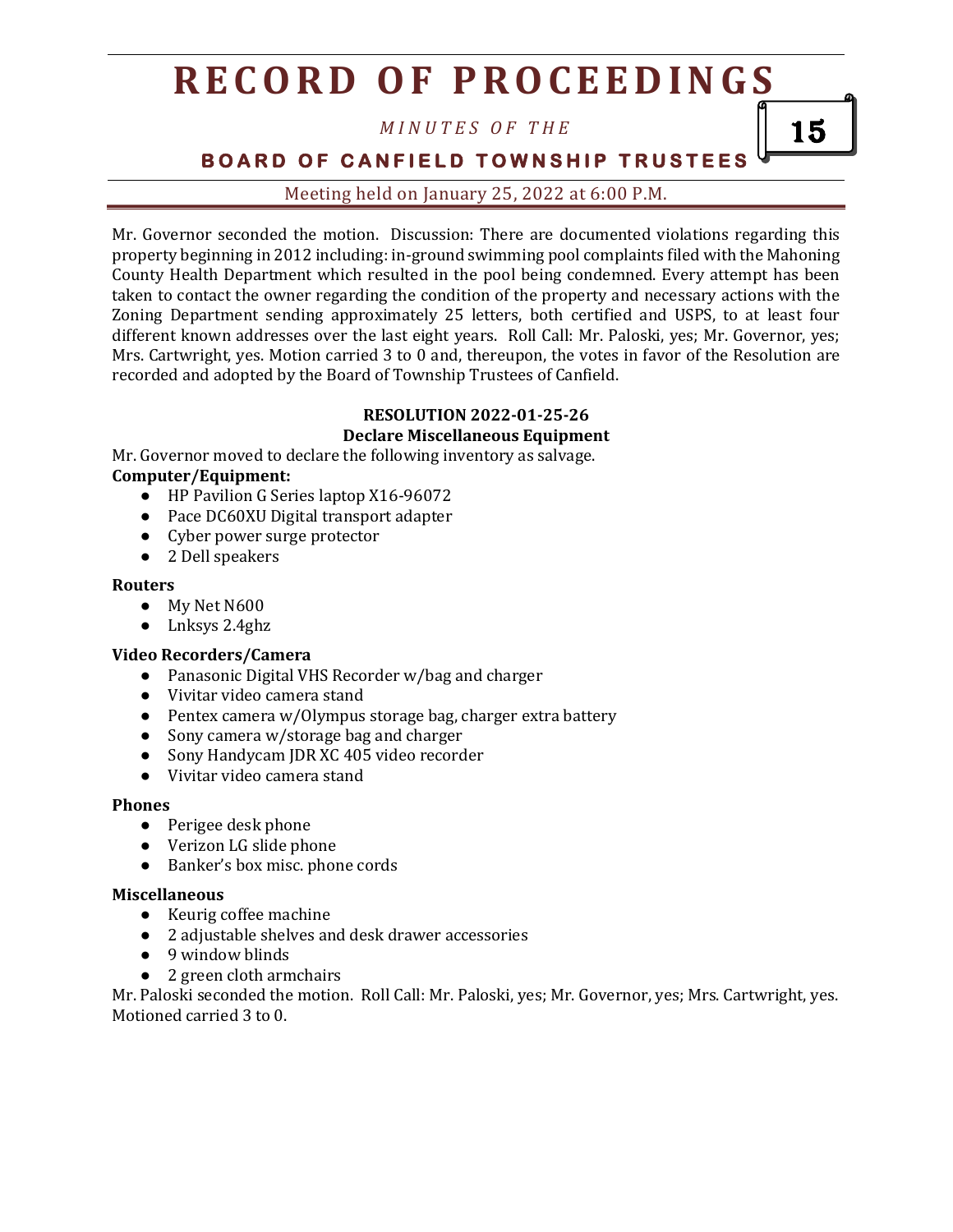*M I N U T E S O F T H E*

### **BOARD OF CANFIELD TOWNSHIP TRUSTEES**

Meeting held on January 25, 2022 at 6:00 P.M.

### **RESOLUTION 2022-01-25-27 1-Ton Truck Purchase**

Mrs. Cartwright moved to approve the purchase of a 2021 Ford F550 1-ton Truck at a total cost not to exceed \$88,550.00 which is at state purchase price from Allstate Ford of Youngstown, Ohio. The funds will come from line #1000-760-790-0000 Capital Outlay. This includes a Ford 3-year 36,000-mile truck warranty, 100,000 miles on the engine and 60 months on the powertrain. Additionally, a radio, running boards, lettering, extra lights, and OSHA safety items will come from the same fund not to exceed \$3,000. Mr. Governor seconded the motion. Discussion: Allstate Ford of Youngstown will be accepting the Township's 2008 Ford F350 as a trade-in at a value of \$7,500. Roll Call: Mr. Paloski, yes; Mr. Governor, yes; Mrs. Cartwright, yes. Motion carried 3 to 0.

### **RESOLUTION 2021-01-25-28**

### **Warrants & Electronic Payments**

Mr. Paloski moved to authorize the payment of all the Township's outstanding obligations. Mr. Governor seconded the motion. Roll Call: Mr. Paloski, yes; Mr. Governor, yes; Mrs. Cartwright, yes. Motioned carried 3 to 0.

### **RESOLUTION 2022-01-25-29 Full Time Zoning Inspector Position**

Mrs. Cartwright moved to offer the position of full-time zoning inspector to Traci DeCapua who has been the part-time zoning inspector since February 2017 and performed at the highest level of professionalism, with the Township experiencing an increase in zoning the Trustees have offered Mrs. DeCapua a full-time position. She will earn \$20.55 per hour with 80 hours of vacation and holiday pay, as well as 48 hours of sick time in accordance with the Township's Employee Manual. Mr. Governor seconded the Motion. Discussion: The Trustees gave Mrs. DeCapua time for her almost 5 years of part-time employment and granted her vacation time without waiting for the completion of a year of employment. As a part-time Union bargaining employee, she was paid \$18.75, however under the newly negotiated Union Contract effective January 1, 2022 no employee of the Zoning Department will be a member of the union. Roll Call: Mr. Paloski, yes; Mr. Governor, yes; Mrs. Cartwright, yes. Motion carried 3 to 0.

### **RESOLUTION 2022-01-25-30**

### **Compensation of the Township Administrator/Road Superintendent**

Mrs. Cartwright moved to increase the Township Administrator/Road Superintendent's salary from \$65,000 per year to \$72,000 per year effective with the second pay period of 2022. Mr. Governor seconded the Motion. Roll Call: Mr. Paloski, yes; Mr. Governor, yes; Mrs. Cartwright, yes. Motion carried 3 to 0.

### **RESOLUTION 2021-01-25-31**

### **Compensation of the Administrative Assistant to the Trustees**

Mrs. Cartwright moved to increase the Administrative Assistant to the Trustees hourly wage from \$15.75 to \$16.85 per hour effective with the second pay period of January 2022. Mr.

16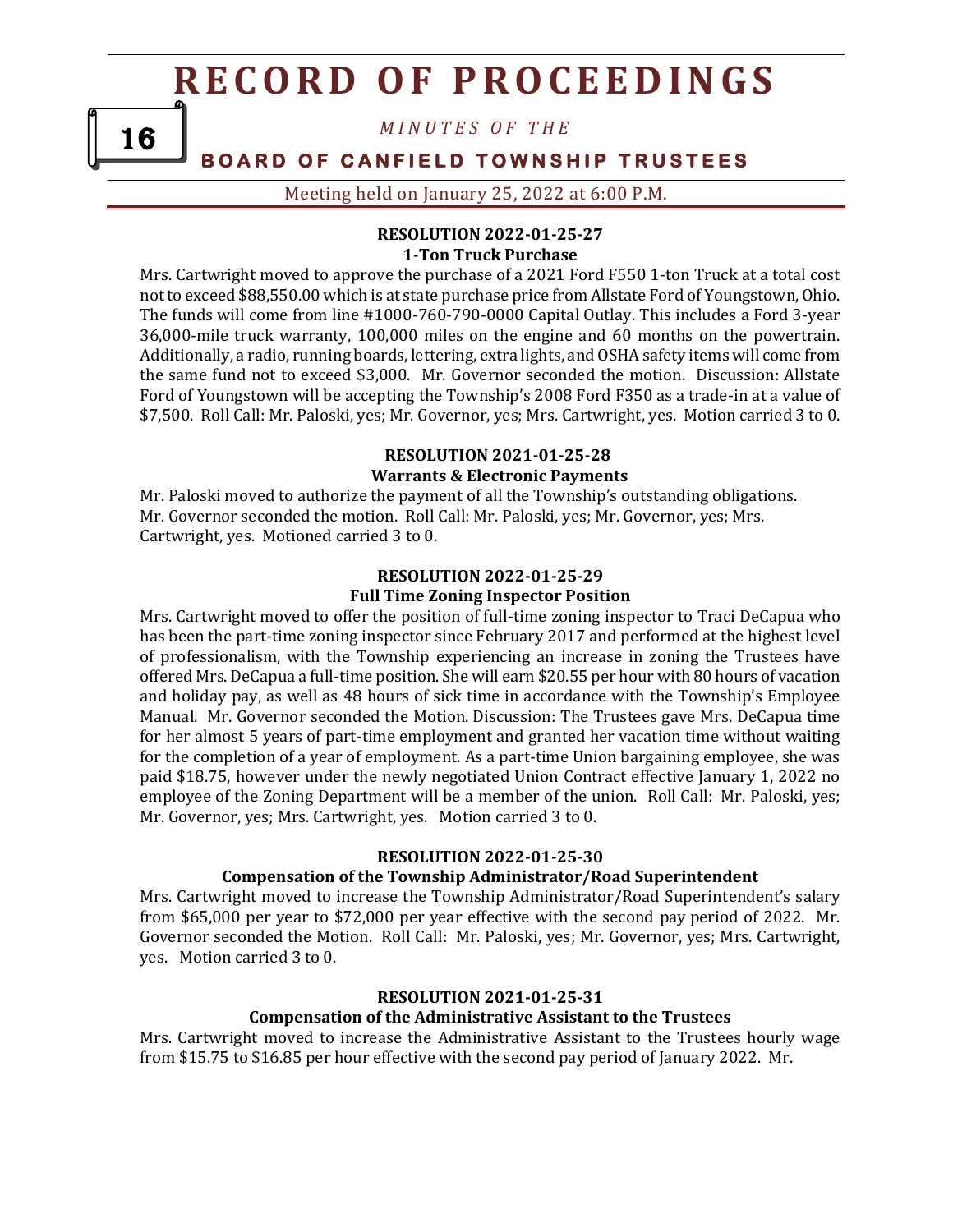*M I N U T E S O F T H E*

**BOARD OF CANFIELD TOWNSHIP TRUSTEES** 

Meeting held on January 18, 2022 at 6:00 P.M.

Governor seconded the motion. Roll Call: Mr. Paloski, yes; Mr. Governor, yes; Mrs. Cartwright, yes. Motion carried 3 to 0.

**Trustee Comments:** Mr. Paloski informed the Board the Cardinal Joint Fire District passed a resolution to put a 1.63 mil levy on the May ballot, the monies will be used for salaries and additional crews; and voted to raise full-time entry level Firefighter's salaries from \$13.00 to \$17.00 an hour.

Mr. Paloski suggested that the remainder of the Township's COVID masks be made available to Canfield Schools for events if needed. The Board agreed.

**Next Meeting Date(s):** The Board will have regular meetings on January 25 at 6:00pm and February 8 at 7:00pm. These meetings are scheduled to be in person at the Township Hall and will be advertised appropriately.

#### **RESOLUTION 2022-01-25-32 Executive Session**

In accordance with ORC 121.22 Mr. Governor moved to adjourn into executive session at 9:13 pm specifically for exception: G (1) To consider the compensation of a public employee(s). Mr. Paloski seconded the motion. Roll Call: Mr. Paloski, yes; Mr. Governor, yes; Mrs. Cartwright, yes. Motion carried 3 to 0.

The Board re-entered Public Session at 9:35pm.

### **ADJOURNMENT:**

With no further business before the Board, Chairman Governor adjourned the meeting at 9:42pm.

\_\_\_\_\_\_\_\_\_\_\_\_\_\_\_\_\_\_\_\_\_\_\_\_\_\_\_\_\_\_\_\_\_\_\_\_\_\_\_\_\_\_ \_\_\_\_\_\_\_\_\_\_\_\_\_\_\_\_\_\_\_\_\_\_\_\_\_\_\_\_\_\_\_\_\_\_\_\_\_\_\_\_\_\_\_\_\_\_

\_\_\_\_\_\_\_\_\_\_\_\_\_\_\_\_\_\_\_\_\_\_\_\_\_\_\_\_\_\_\_\_\_\_\_\_\_\_\_\_\_\_ \_\_\_\_\_\_\_\_\_\_\_\_\_\_\_\_\_\_\_\_\_\_\_\_\_\_\_\_\_\_\_\_\_\_\_\_\_\_\_\_\_\_\_\_\_\_

Mr. Brian W. Governor, Chairman Mr. Joseph N. Paloski, Trustee

Mrs. Marie Izzo Cartwright, Vice-Chairman Mrs. Denise M. Joseph, Fiscal Officer

17

Minutes prepared by: Cindy Williams *Administrative Assistant to the Board of Trustees*